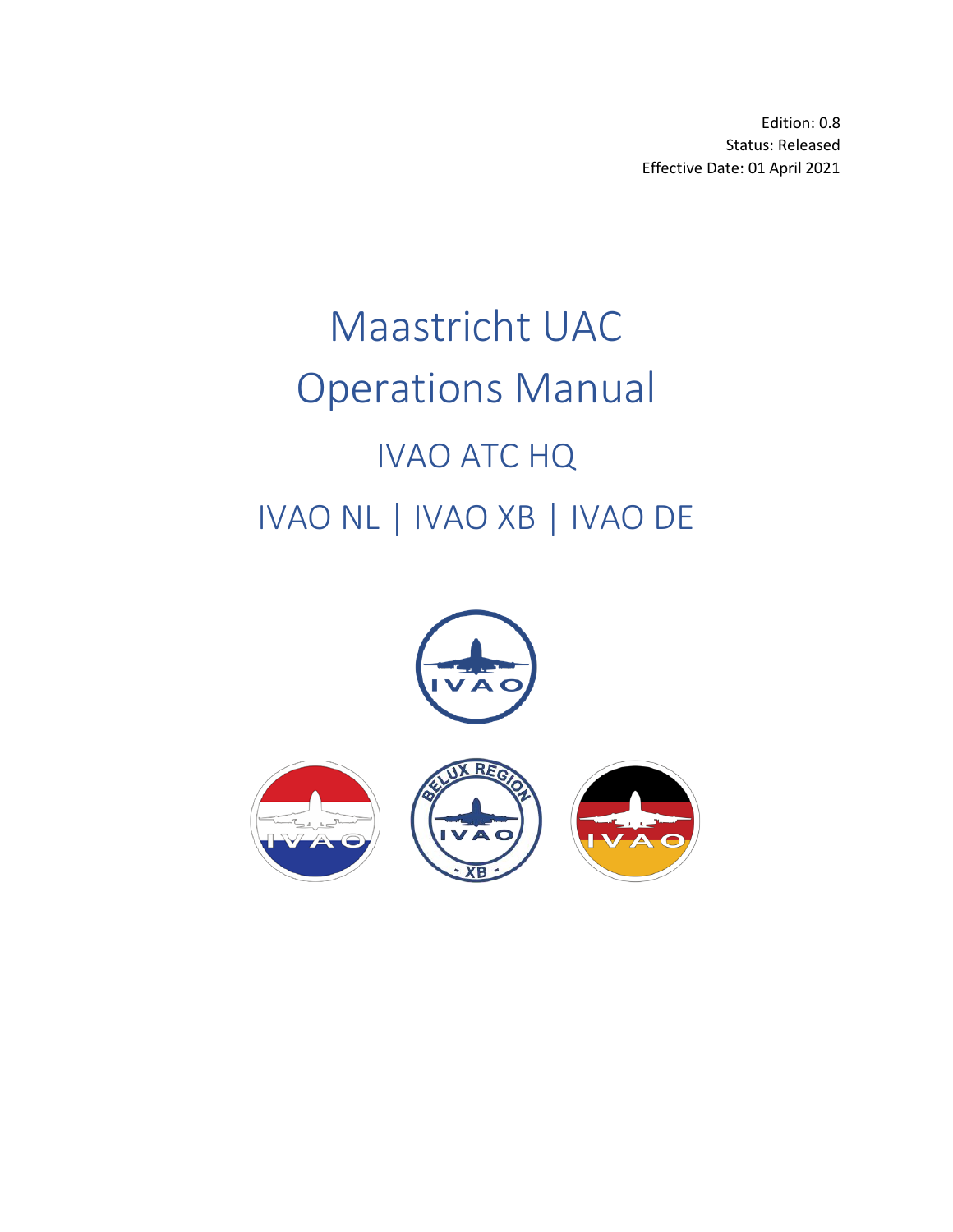# **DOCUMENT IDENTIFICATION**

| <b>Maastricht UAC Operations Manual</b> |                  |  |  |
|-----------------------------------------|------------------|--|--|
| <b>Edition</b>                          | 0.7              |  |  |
| <b>Status</b>                           | Released         |  |  |
| <b>Effective Date</b>                   | 16 February 2021 |  |  |

| <b>Document Owner</b> | <b>Contact Means</b> | <b>Department</b> |
|-----------------------|----------------------|-------------------|
| IVAO ATC HQ           | atcops@ivao.aero     | ATC Operations    |

# **DOCUMENT CHANGE LOG**

**Document Change Log, created 02/01/2020**

Corrected CPDLC Logon code for configuration B2.1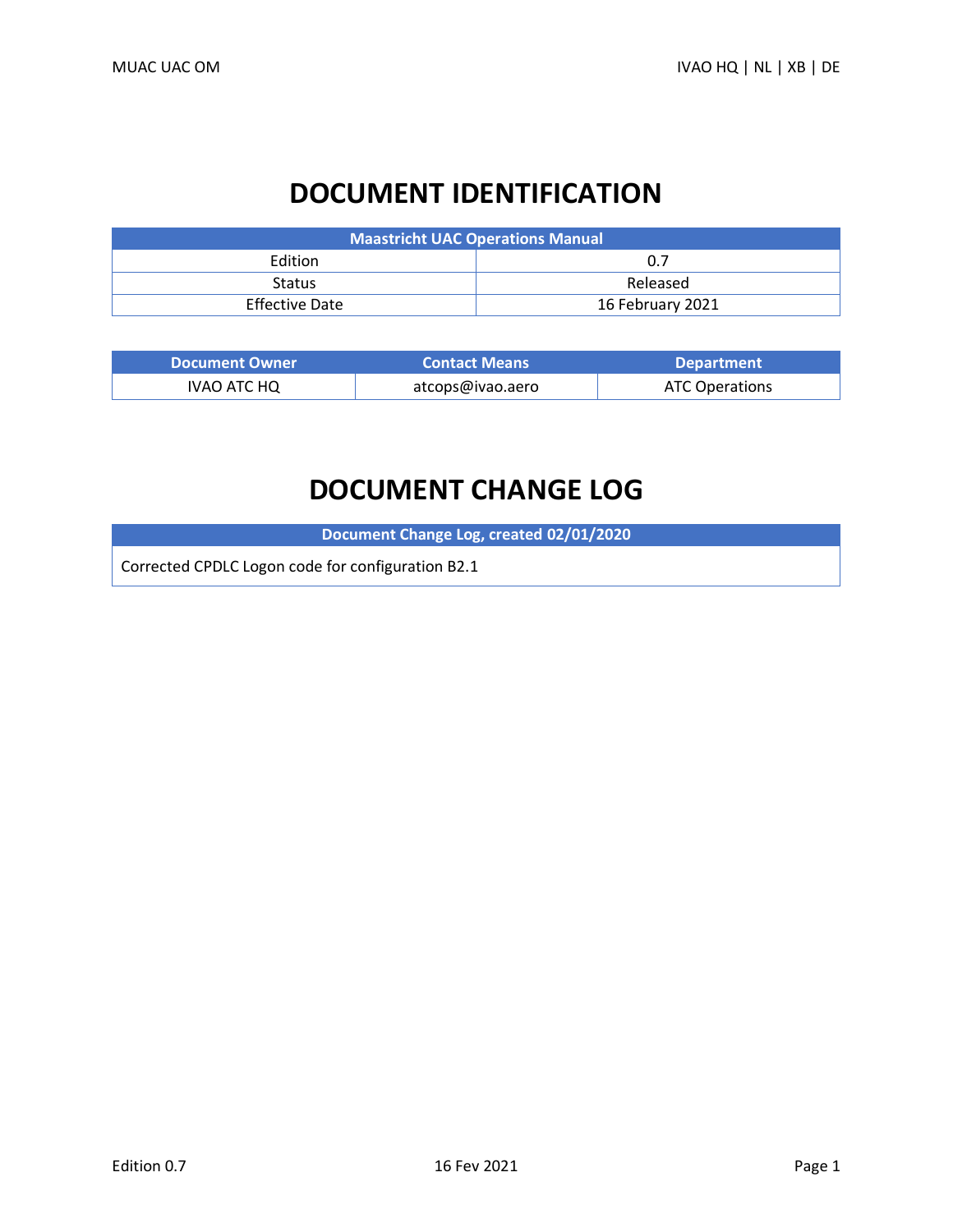# **List of Abbreviations**

| <b>ACC</b><br><b>AIP</b><br>AMSL<br><b>APP</b> | <b>Area Control Centre</b><br><b>Aeronautical Information Publication</b><br>Above Mean Sea Level<br>Approach |
|------------------------------------------------|---------------------------------------------------------------------------------------------------------------|
| CAoR<br><b>CTR</b>                             | Common Area of Responsibility<br>Control Zone                                                                 |
| <b>FIR</b><br>FL                               | <b>Flight Information Region</b><br>Flight Level                                                              |
| GAT<br><b>GND</b>                              | <b>General Air Traffic</b><br>Ground                                                                          |
| MHz                                            | Megahertz                                                                                                     |
| <b>NM</b><br>NOTAM                             | <b>Nautical Mile</b><br>Notice to Airman                                                                      |
| <b>OAT</b>                                     | <b>Operational Air Traffic</b>                                                                                |
| <b>RVSM</b>                                    | <b>Reduced Vertical Separation Minimum</b>                                                                    |
| <b>SFC</b>                                     | Surface                                                                                                       |
| <b>TMA</b>                                     | <b>Terminal Maneuvering Area</b>                                                                              |
| UNL                                            | Unlimited                                                                                                     |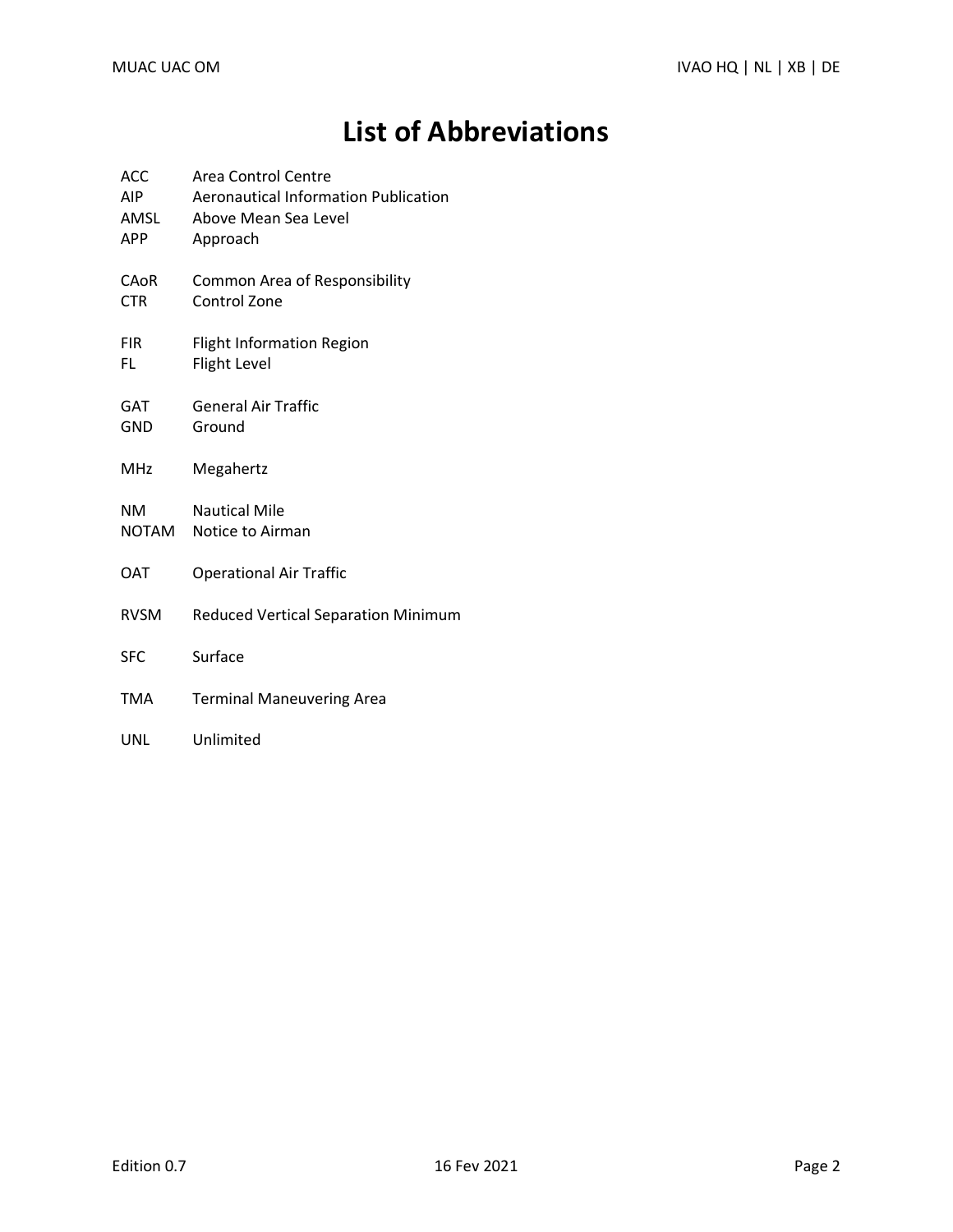# Table of Contents

| 1. |     |         |  |  |
|----|-----|---------|--|--|
|    | 1.1 |         |  |  |
|    |     | 1.1.1   |  |  |
|    |     | 1.1.2   |  |  |
|    | 1.2 |         |  |  |
|    | 1.3 |         |  |  |
|    |     | 1.3.1   |  |  |
|    |     |         |  |  |
|    |     |         |  |  |
|    |     | 1.3.2   |  |  |
|    |     |         |  |  |
|    |     |         |  |  |
|    |     | 1.3.3   |  |  |
|    |     |         |  |  |
|    |     |         |  |  |
| 2. |     |         |  |  |
|    | 2.1 |         |  |  |
|    | 2.2 |         |  |  |
|    | 2.3 |         |  |  |
|    | 2.4 |         |  |  |
|    |     | 2.4.1   |  |  |
|    |     | 2.4.2   |  |  |
|    |     | 2.4.2.1 |  |  |
| 3. |     |         |  |  |
|    | 3.1 |         |  |  |
|    | 3.2 |         |  |  |
| 4. |     |         |  |  |
|    |     | 4.1     |  |  |
|    |     | 4.2     |  |  |
| 5. |     |         |  |  |
|    | 5.1 |         |  |  |
|    |     | 5.1.1   |  |  |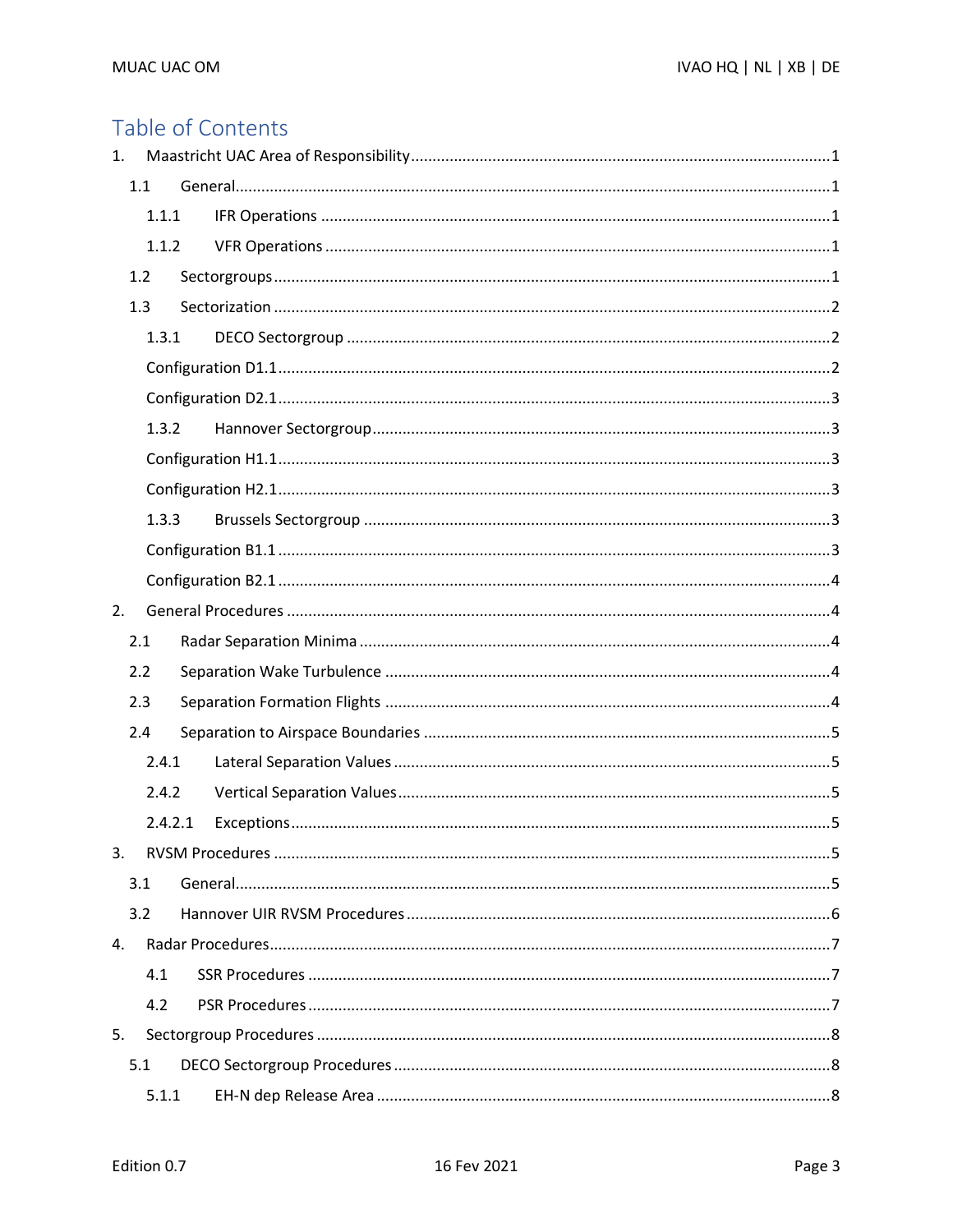| 5.1.2 |  |
|-------|--|
| 5.2   |  |
| 5.2.1 |  |
| 5.2.2 |  |
| 5.2.3 |  |
| 5.3   |  |
| 5.3.1 |  |
| 5.3.2 |  |
| 6.    |  |
| 6.1   |  |
| 6.1.1 |  |
| 6.1.2 |  |
| 6.1.3 |  |
| 6.1.4 |  |
| 6.1.5 |  |
| 6.1.6 |  |
| 6.2   |  |
| 6.2.1 |  |
| 6.3   |  |
| 6.3.1 |  |
| 6.3.2 |  |
| 6.3.3 |  |
| 6.3.4 |  |
| 6.3.5 |  |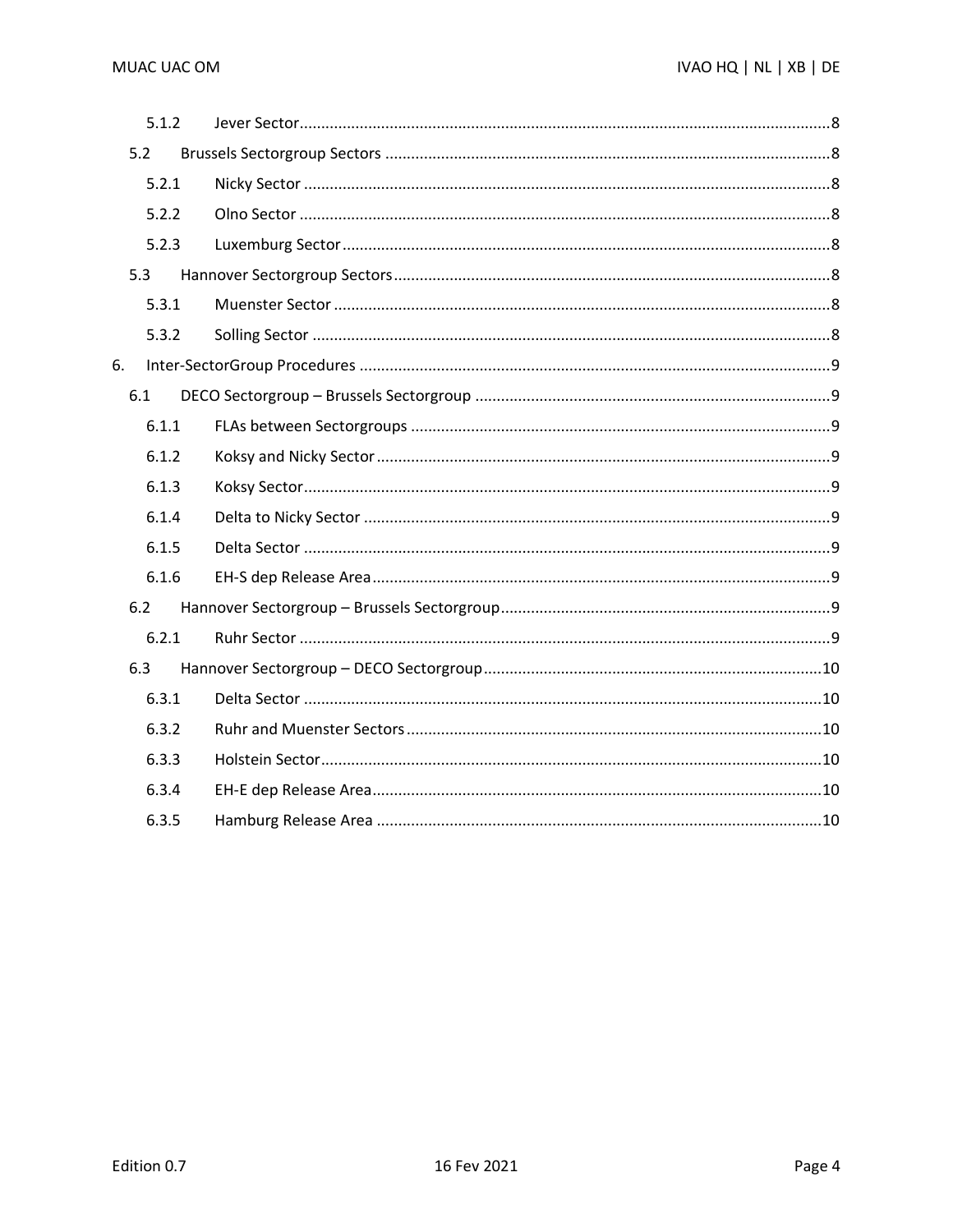# <span id="page-5-0"></span>1. Maastricht UAC Area of Responsibility

#### <span id="page-5-1"></span>1.1 General

#### 1.1.1 IFR Operations

<span id="page-5-2"></span>Maastricht UAC Area of Responsibility covers IFR operations in the following FIR's / UIR:

| FIR / UIR           | <b>Classification</b>                                                                                                |
|---------------------|----------------------------------------------------------------------------------------------------------------------|
| Amsterdam FIR       | Class C from FL 195 to FL 660                                                                                        |
| <b>Brussels UIR</b> | Class C from FL 195 to FL 660                                                                                        |
| Hannover UIR        | Class C from FL 245 to FL 660 (Class C from FL 100 to FL 660 on<br>airspace delegated from Bremen FIR and Rhein UIR) |
| <b>France UIR</b>   | Class C from FL 245 to FL 660 (including airspace delegated)                                                         |

#### 1.1.2 VFR Operations

<span id="page-5-3"></span>VFR Operations are not permitted in the Maastricht AoR, with the exception of OAT flights inside active Military Areas.

#### <span id="page-5-4"></span>1.2 Sectorgroups

In Maastricht UAC there are 3 Sectorgroups, comprised of several sectors, all of them with Vertical Limits from FL 245 – UNL.

- 1. DECO Sectorgroup
	- a. West Sector
		- i. Delta
	- b. East Sectors
		- i. Jever
		- ii. Holstein
- 2. Hannover Sectorgroup
	- a. West Sectors
		- i. Ruhr
		- ii. Munster
	- b. East Sectors
		- i. Celle
		- ii. Solling
- 3. Brussels Sectorgroup
	- a. West Sectors
		- i. Koksy
		- ii. Nicky
	- b. East Sectors
		- i. Olno
		- ii. Luxemburg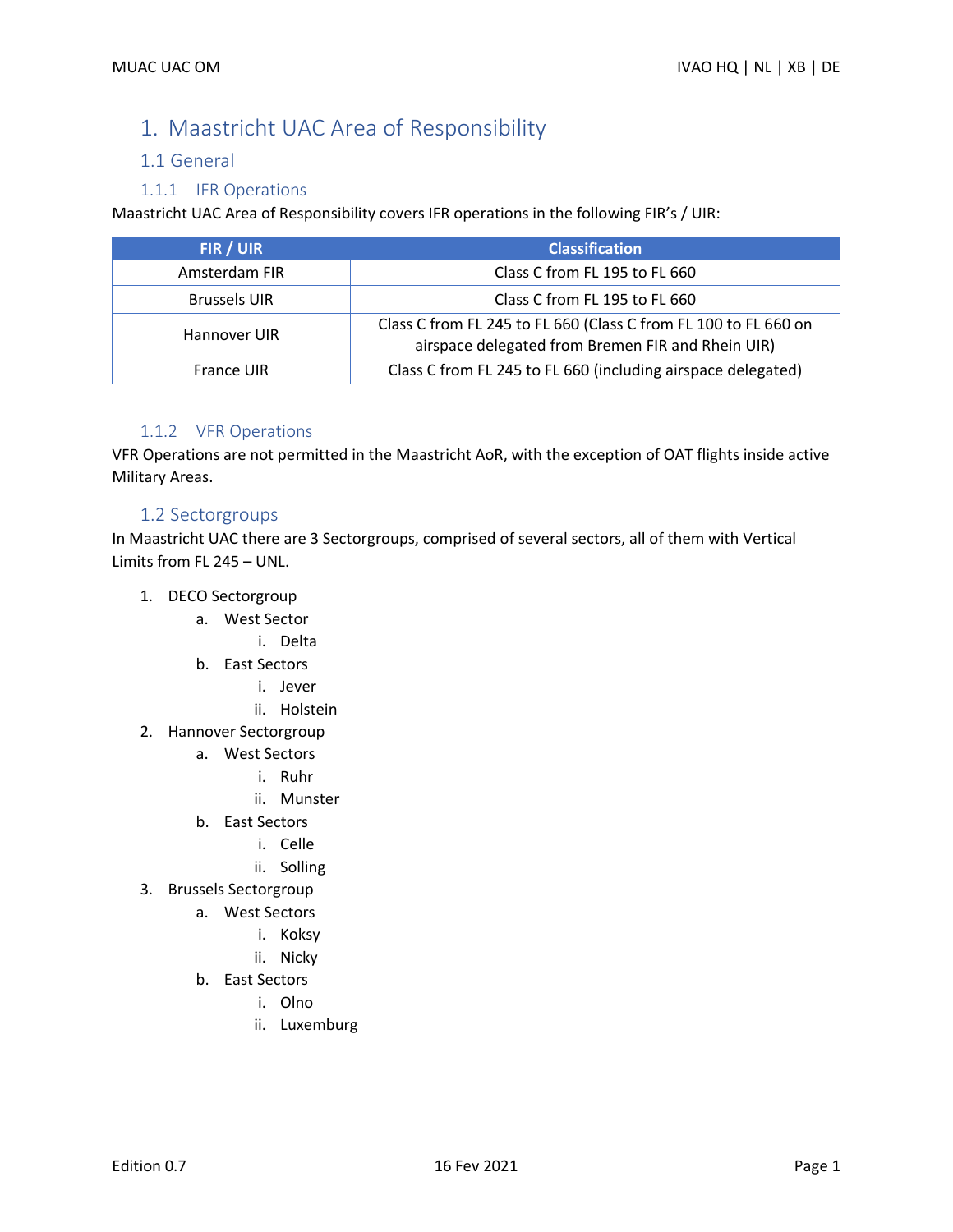

*Figure 1 – MUAC Sectorization for IVAO– based on MUAC AIRAC 2103 Brief – 25/03/2021*

#### 1.3 Sectorization

<span id="page-6-0"></span>The Following Sector Configurations are possible, involving both West and East Sectors. The sectors may be opened in any order with smaller sectors taking control of their respective area from the larger sector if online.

### <span id="page-6-1"></span>1.3.1 DECO Sectorgroup

#### <span id="page-6-2"></span>Configuration D1.1

Volume – MDEC Log-On – EDYY\_DEC\_CTR Channel – 135.510 MHz CPDLC Logon - EDYE Sectors Under Responsibility: Delta | Jever | Holstein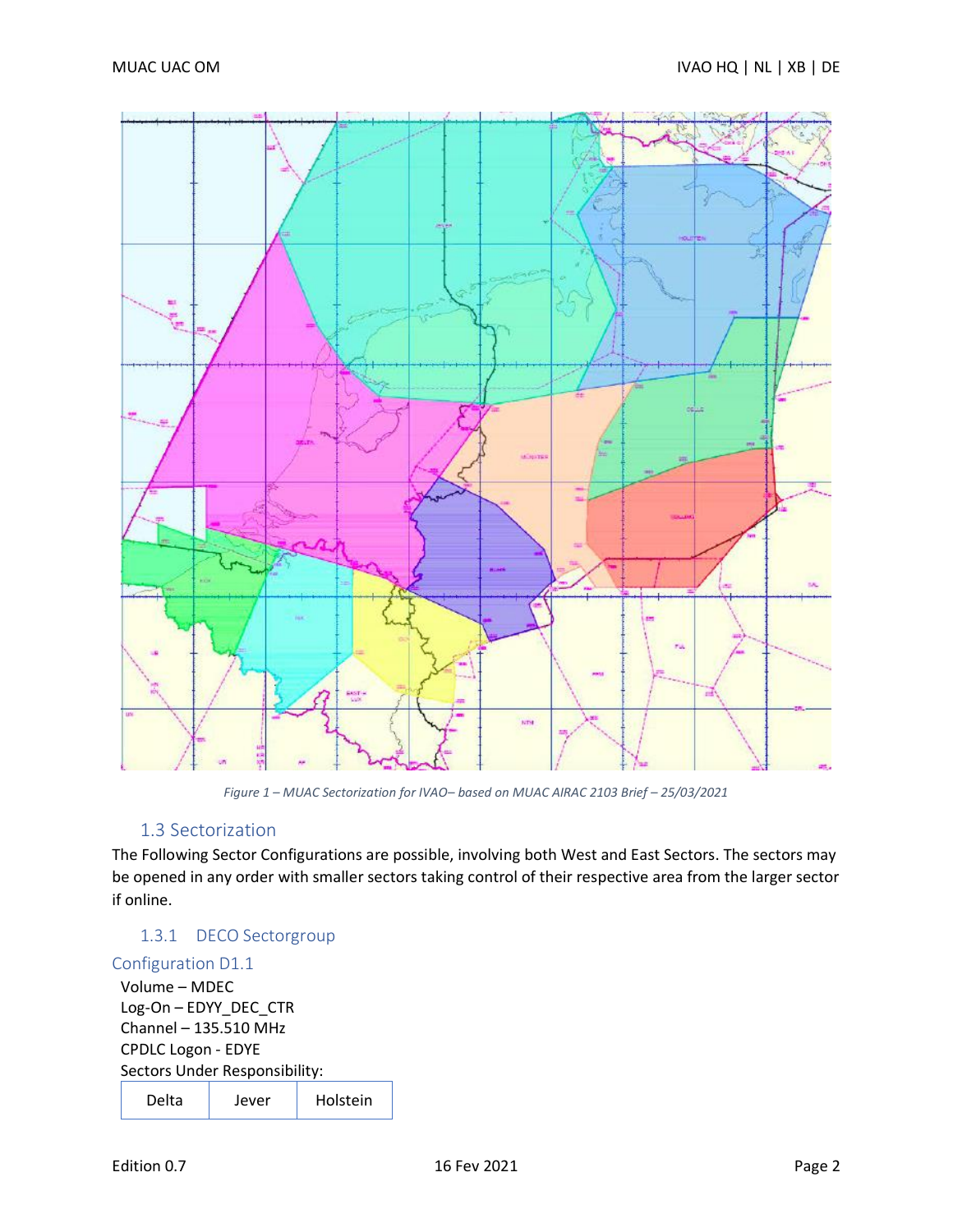#### <span id="page-7-0"></span>Configuration D2.1

Volume – MDD Log-On – EDYY\_DD\_CTR Channel – 132.085 MHz CPDLC Logon - EDYD Sectors Under Responsibility:

Delta

Volume – MDJH Log-On – EDYY\_DJH\_CTR Channel – 134.705 MHz CPDLC Logon - EDYJ Sectors Under Responsibility: Jever Holstein

<span id="page-7-1"></span>

|  | 1.3.2 Hannover Sectorgroup |
|--|----------------------------|
|--|----------------------------|

#### <span id="page-7-2"></span>Configuration H1.1

Volume – MHAN Log-On – EDYY\_HAN\_CTR Channel – 133.855 MHz CPDLC Logon - EDYH Sectors Under Responsibility:

| Ruhr | Munster | Celle | Solling |
|------|---------|-------|---------|
|      |         |       |         |

#### <span id="page-7-3"></span>Configuration H2.1

Volume – MHRM Log-On – EDYY\_HRM\_CTR Channel – 133.215 MHz CPDLC Logon - EDYM Sectors Under Responsibility:

Ruhr | Munster

Volume – MHCS Log-On – EDYY\_HCS\_CTR Channel – 131.380 MHz CPDLC Logon - EDYS Sectors Under Responsibility:

Celle Solling

#### 1.3.3 Brussels Sectorgroup

<span id="page-7-5"></span><span id="page-7-4"></span>Configuration B1.1

Volume – MBRU Log-On – EDYY\_BRU\_CTR Channel – 132.855 MHz CPDLC Logon - EDYB Sectors Under Responsibility:

| Koksy | Nicky | Olno | Luxembourg |  |
|-------|-------|------|------------|--|
|-------|-------|------|------------|--|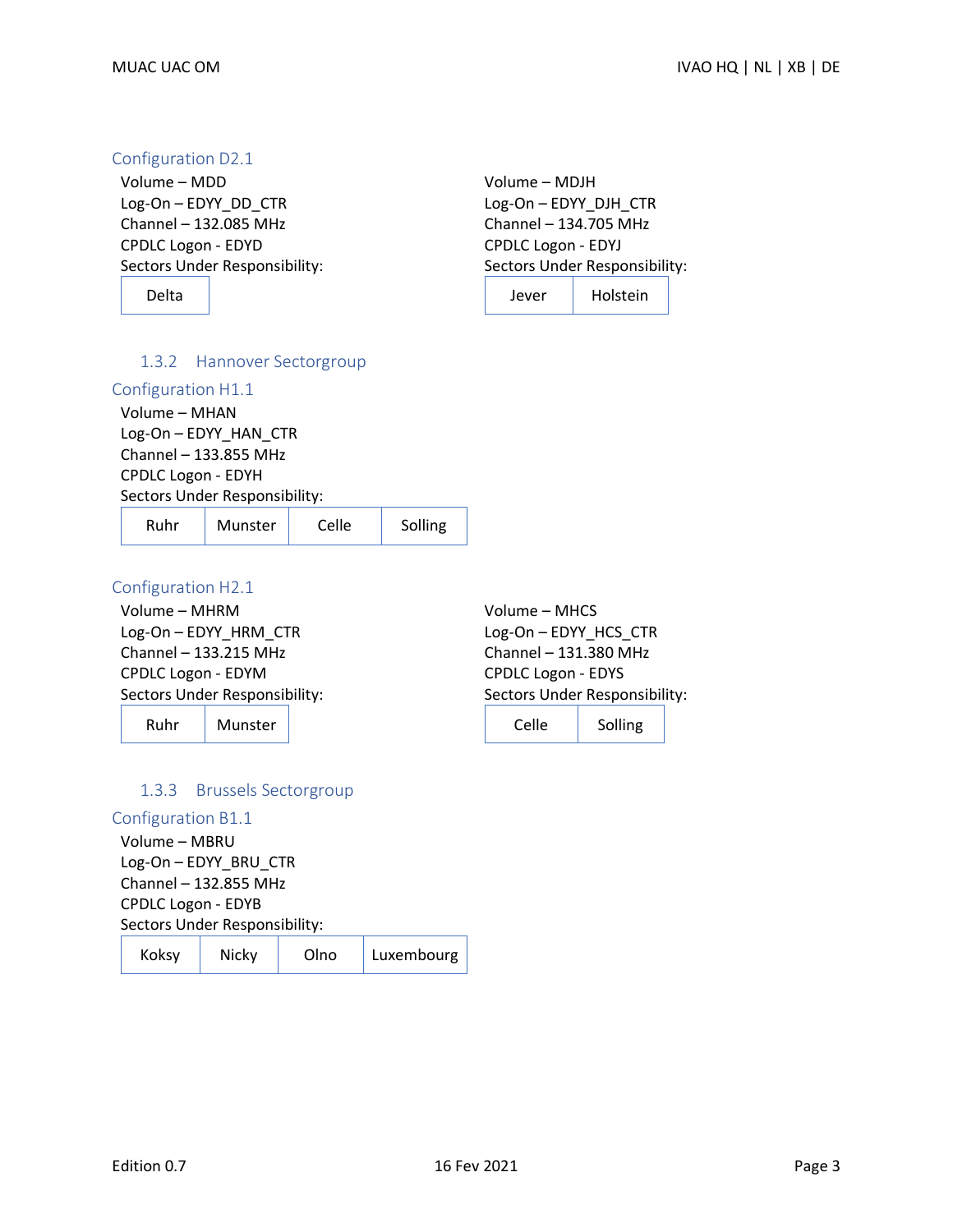#### <span id="page-8-0"></span>Configuration B2.1

Volume – MBKN Log-On – EDYY\_BKN\_CTR Channel – 132.755 MHz CPDLC Logon - EDYN Sectors Under Responsibility:

Koksy | Nicky

Volume – MBOL Log-On – EDYY\_BOL\_CTR Channel – 125.980 MHz CPDLC Logon - EDYO Sectors Under Responsibility: Olno Luxembourg

# <span id="page-8-1"></span>2. General Procedures

#### 2.1 Operation Language

The operation language of Maastricht UAC is English. It shall be used in radio and on communication with other Units The languages used shall be unambiguous and concise, and standard phraseology shall be used to the largest possible extent.

#### 2.2 Radar Separation Minima

<span id="page-8-2"></span>Standard lateral Radar Separation based on the use of Radar Position Symbol and/or Primary Surveillance Radar blips shall be applied so that the distance between the centres of the Radar Position Symbols and/or Primary Surveillance Radar blips, representing the positions of the aircraft concerned is never less than 5 NM.

Vertically the minimum separation shall be 1000ft below FL290, 2000ft between FL290 and FL410 and 2000ft above FL410.

If both aircraft are RVSM equipped/approved, a minimum vertical separation of 1000ft applies between FL290 and FL410.

#### 2.3 Separation Wake Turbulence

<span id="page-8-3"></span>Standard Radar Separation for a light aircraft operating directly behind a Heavy/Super aircraft at the same level or less than 1000ft below shall be 6 NM.

#### 2.4 Separation Formation Flights

<span id="page-8-4"></span>A formation flight is a set-up of more than one aircraft in which all succeeding aircraft maintain the following parameters to the formation leader:

- a lateral or longitudinal distance of not more than 1NM, and
- a maximum vertical distance of 100ft

Vertical separation minima between a formation flight and other traffic are as follows:

- 2000ft vertical separation shall apply in RVSM airspace (since a formation flight is never RVSM approved);
- Outside RVSM airspace, normal separation minima apply, i.e. 1000ft below FL290 and 2000ft above FL410.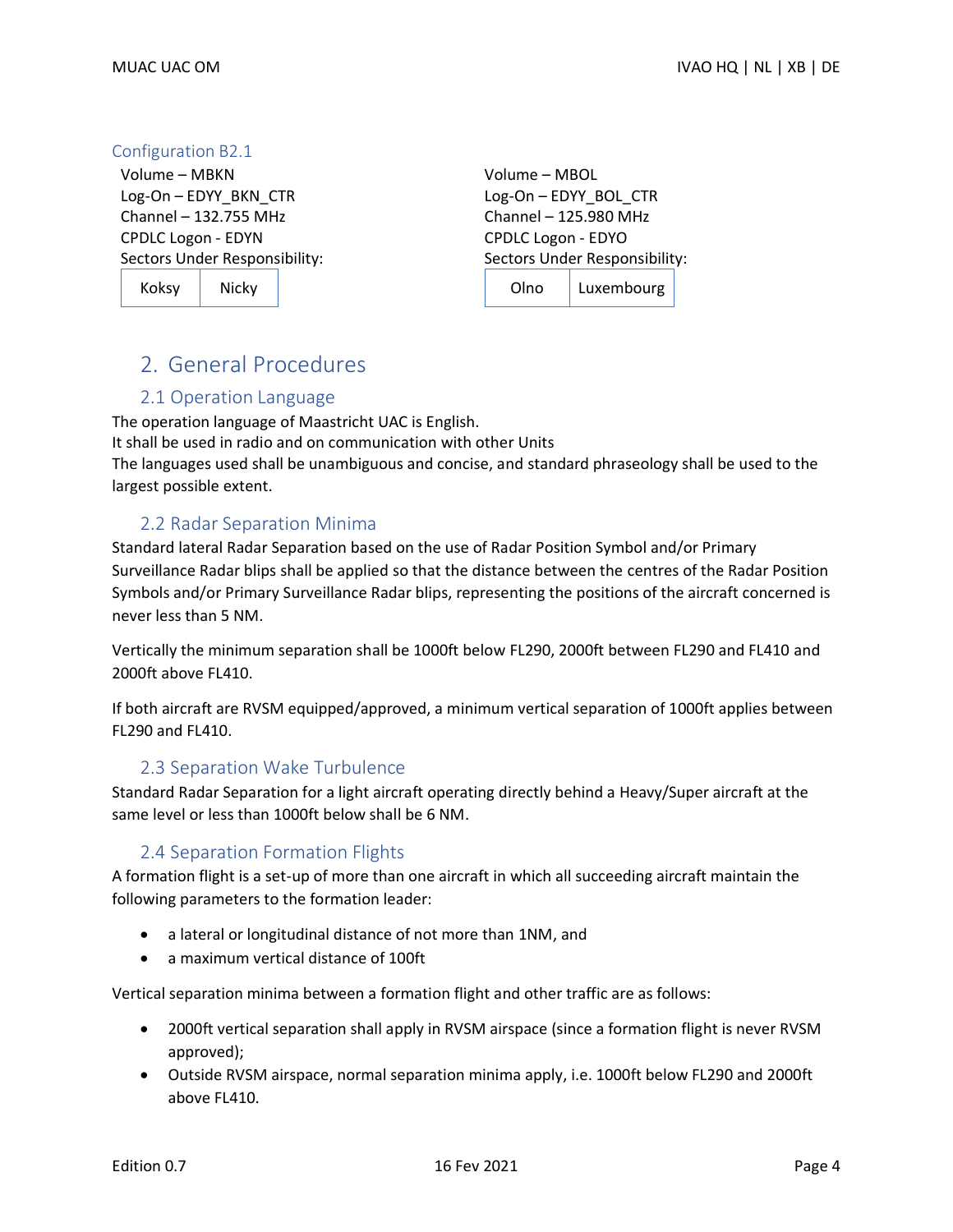The lateral separation between a single flight and a formation flight shall be 6NM.

<span id="page-9-0"></span>The lateral separation between two formation flights shall be 7NM.

#### 2.5 Separation to Airspace Boundaries

#### 2.5.1 Lateral Separation Values

<span id="page-9-1"></span>A Minimum Radar Separation of 2.5 NM shall be applied to airspace boundaries of Adjacent Airspaces and to any Military Area.

#### 2.5.2 Vertical Separation Values

<span id="page-9-2"></span>To Adjacent Civil Airspaces, the first level of the Sector can be used. To Military Areas, a Vertical Separation shall be as follows:

- 1000ft if the boundary is below FL290
- 1000ft below and 2000ft above, if the boundary is at FL290
- 2000ft if the boundary is above FL290

#### <span id="page-9-3"></span>2.5.2.1 Exceptions

Below FL290,

• A Vertical distance of 500ft is sufficient if the published boundary is at an intermediate level (e.g. FL105 or FL145) below FL290

#### 2.6 Flight Level Allocation

Maastricht UAC and some adjacent units operate a Flight Level Allocation system for flights entering and leaving the Maastricht Area. Those FLAs can be found on the respective LoAs, and only apply at Entry or Exit Points.

This means that other flight level assignments may be used while the aircraft transits through the Maastricht Area of Responsibility. However, the assignment shall in principle be assigned Flight Levels in accordance to the West-East Semi-circular rule as described on 3.1.

#### 2.7 Direct Route Assignment

Normally, traffic shall be cleared to operate on published ATS Routes and DCT in the context of Free Route Airspace. Coordination can be made for flights to proceed on direct routes to relevant fixes inside other units, with the approval of all units/sectors concerned.

This does not apply for those directs that are already published on the relevant LoAs with the relevant Unit, to which further coordination is not needed.

## 3. RVSM Procedures

#### 3.1 General

<span id="page-9-5"></span>Reduced Vertical Separation Minimum (RVSM) permits the application of a 1000ft vertical separation minimum (VSM) between suitably equipped aircraft in the level band FL290-FL410 inclusive, thereby making available six additional usable flight levels.

> <span id="page-9-4"></span>**Track from 180º and 359º [Westbound] Track from 000º and 179º [Eastbound]**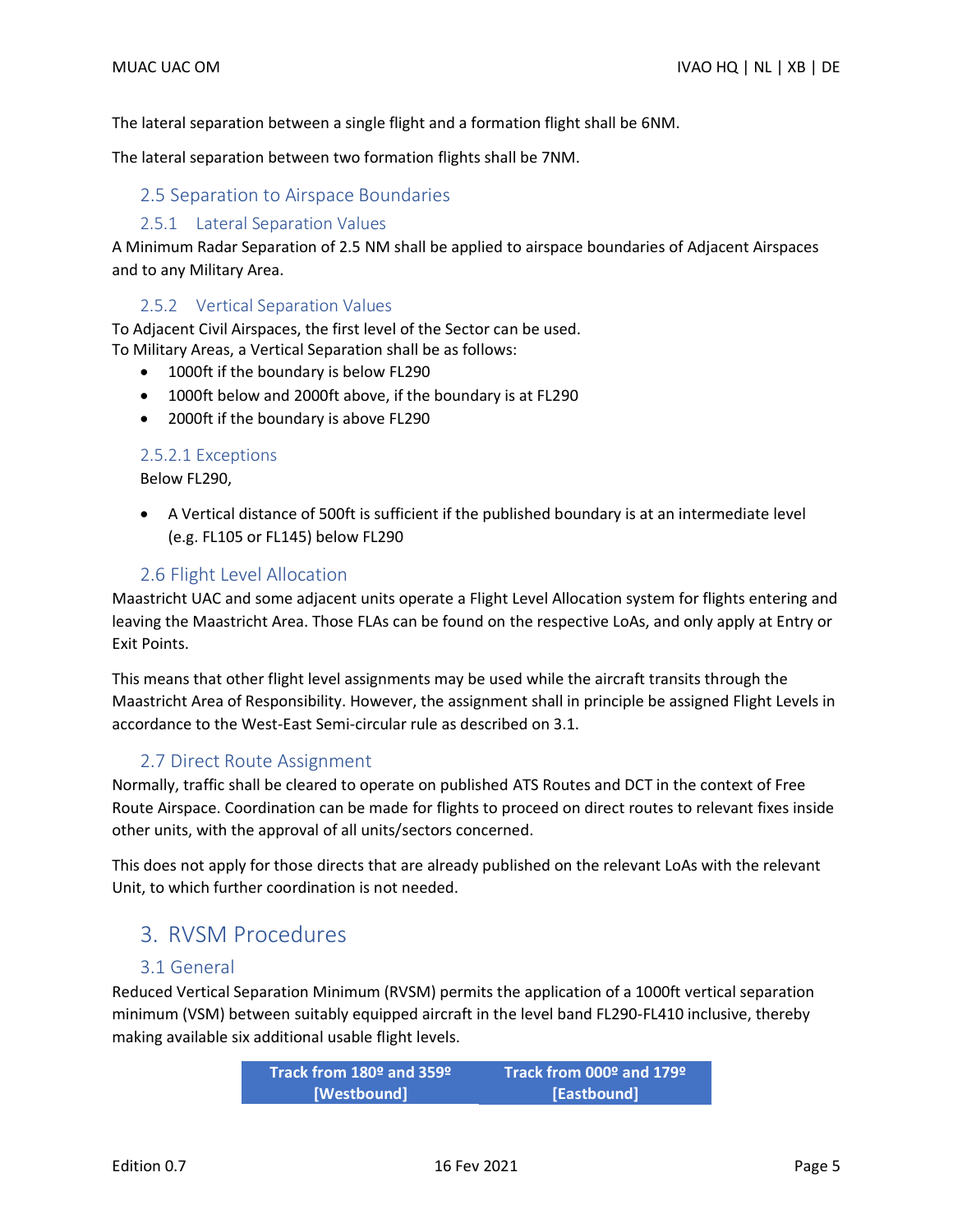| FL430 |              |
|-------|--------------|
|       | FL410        |
| FL400 |              |
|       | FL390        |
| FL380 |              |
|       | FL370        |
| FL360 |              |
|       | <b>FL350</b> |
| FL340 |              |
|       | FL330        |
| FL320 |              |
|       | FL310        |
| FL300 |              |
|       | FL290        |
| FL280 |              |

Phraseology related to RVSM operations in the EUR RVSM airspace is listed ICAO Doc 4444, Chapter 12 Phraseology.

The vertical limits of the RVSM airspace are FL290 up to and inclusive FL410.

Note: FL280 is the next usable FL below RVSM airspace. FL430 is the next usable FL above RVSM airspace (2000ft separation).

#### 3.2 Hannover UIR RVSM Procedures

<span id="page-10-0"></span>Following the RVSM procedure:

- a) Controllers shall only clear RVSM approved aircraft into the RVSM airspace. State aircraft, if non-RVSM, are exempted. Controllers may clear non-RVSM Approved State aircraft into RVSM airspace applying 2000 ft vertical separation
- b) An approval shall be obtained from a control position or ATC Unit below or above a division level, before a non-RVSM aircraft is cleared to a flight level which would result in less than 2000ft vertical separation to traffic in that respective sector
- c) Controllers shall provide a minimum of 1000ft vertical separation between RVSM approved aircraft operating within the RVSM airspace
- d) Controllers shall provide a minimum of 2000ft vertical separation between all formation flights of State aircraft and any other aircraft operating within the RVSM airspace
- e) Controllers shall withhold clearance into the RVSM airspace to all civil formation flights

Note that State Aircraft are exempted from having to meet the RVSM MASPS, and can be accommodated in the EUR RVSM airspace, provided that ATC maintains a minimum vertical separation of 2000ft between such aircraft and all other IFR aircraft. All Operators of non-RVSM with RFL of FL290 or above shall insert "STS/NONRVSM" in item 18 of the ICAO Flight Plan.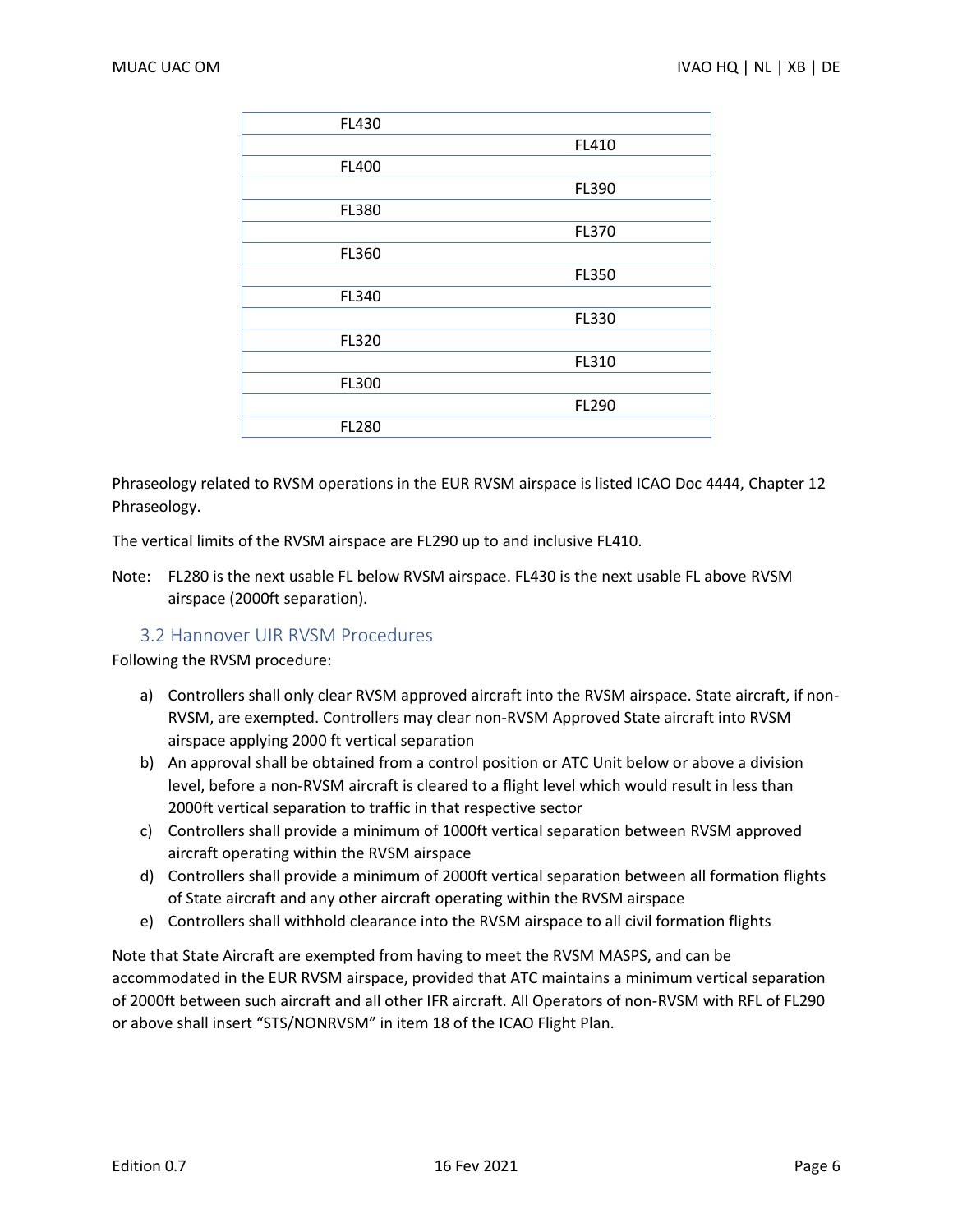## <span id="page-11-0"></span>4. Radar Procedures

Before providing an ATS surveillance service to an aircraft, identification shall be established and the pilot informed. Thereafter, identification shall be maintained until termination of the ATS surveillance service. If identification is subsequently lost, the pilot shall be informed accordingly and, when applicable, appropriate instructions issued. Identification shall be established by at least one of the methods specified in 4.1 and 4.2.

#### 4.1 SSR Procedures

<span id="page-11-1"></span>Where SSR is used for identification, aircraft may be identified by one or more of the following procedures:

- a) Recognition of the aircraft identification in an SSR label
- b) Recognition of an assigned discrete code, the setting of which has been verified, in an SSR label
- c) Direct recognition of the aircraft identification of a Mode-S equipped aircraft in an SSR label
- d) By transfer of identification
- e) Observation of compliance with an instruction to set a specific code
- f) Observation of compliance with an instruction to squawk IDENT

In case an aircraft doesn't have a discrete squawk code assigned, use the "REQ SSR" function and assign it. If a correct symbol and label appear on the Radar Screen at the expected place and time, the aircraft may be considered as being identified. If for any reason the controller has doubts as to the identification, the IDENT feature shall be used to verify the identity of the aircraft concerned.

#### <span id="page-11-2"></span>4.2 PSR Procedures

Where PSR is used for identification, aircraft may be identified by one or more of the following procedures:

a) By correlating a particular radar position indication with an aircraft reporting its position over, or as bearing and distance from, a point shown on the situation display, and by ascertaining that the track of the particular radar position is consistent with the aircraft path or reported heading

Note 1. — Caution must be exercised when employing this method since a position reported in relation to a point may not coincide precisely with the radar position indication of the aircraft on the situation display

- b) By transfer of identification from previous control unit.
- c) By ascertaining the aircraft heading, if circumstances require, and following a period of track observation:
	- − Instructing the pilot to execute one or more changes of heading of 30 degrees or more and correlating the movements of one particular radar position indication with the aircraft's acknowledged execution of the instructions given; or
	- − Correlating the movements of a particular radar position indication with maneuvers currently executed by an aircraft having so reported.

When using these methods, the controller shall:

• verify that the movements of not more than one radar position indication correspond with those of the aircraft; and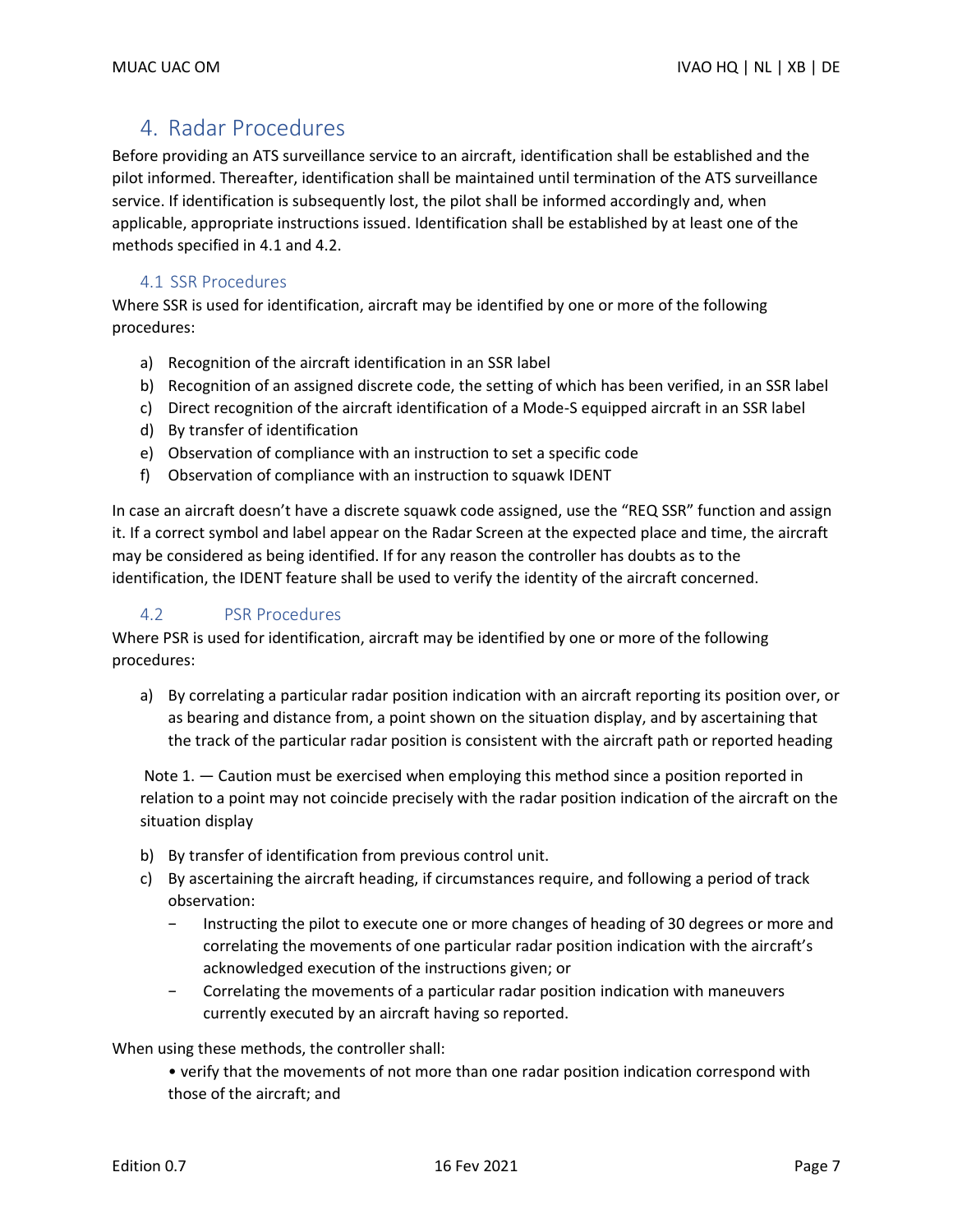• ensure that the manoeuvre(s) will not carry the aircraft outside the coverage of the radar or the situation display

### <span id="page-12-0"></span>5. Sectorgroup Procedures

#### <span id="page-12-1"></span>5.1 DECO Sectorgroup Procedures

#### 5.1.1 EH-N dep Release Area

<span id="page-12-2"></span>Departures from Amsterdam FIR are released by the Delta Sector for turn and climb up to FL290 to the Jever Sector

#### 5.1.2 Jever Sector

<span id="page-12-3"></span>The Jever Sector shall deliver traffic with destination in the Brussels FIR and Langen FIR Group (EHAA LoA D.2.1.2.1) to the Delta Sector at FL320 or below

#### <span id="page-12-4"></span>5.2 Brussels Sectorgroup Sectors

#### 5.2.1 Nicky Sector

<span id="page-12-5"></span>The Nicky Sector shall deliver traffic with destination:

- EDDL, EDDG, EDLA, EDLP, EDLS, EDLW, EDWO and EDVK to the Olno Sector at FL330 or below;
- EDDF, EDFE, EDFM, EDFV, EDFZ and EDRY to the Olno Sector at FL 350 or below;
- LFxx inbounds and LSZR routing via GTQ to the Luxemburg Sector at FL290 or below.

#### 5.2.2 Olno Sector

<span id="page-12-6"></span>The Olno Sector shall deliver traffic with destination EHAM, EHRD, EHLE, EHHV and EHKD to the Nicky Sector at FL320 or below.

#### 5.2.3 Luxemburg Sector

<span id="page-12-7"></span>The Luxemburg Sector shall deliver traffic with destination EHAM, EHRD, EHLE, EHHV and EHKD to the Nicky Sector at FL320 or below.

#### <span id="page-12-8"></span>5.3 Hannover Sectorgroup Sectors

#### 5.3.1 Muenster Sector

<span id="page-12-9"></span>The Muenster Sector shall deliver traffic with destination EDDC-NOMKA group and EDDP to the Celle or Solling Sector at FL350 or below.

*Note EDDC-NOMKA group: EDDC, EDAC, EDDN, EDAB, EDQC. EDQD, EDQG, EDQK, EDQM and EDQT*

#### 5.3.2 Solling Sector

<span id="page-12-10"></span>The Solling Sector shall deliver traffic with destination:

- EBBR-ABAMI group to the Muenster Sector at FL340 or below
- EHBK-HMM group to the Muenster Sector at FL280 or below
- *Note EBBR-ABAMI group: EBBR/EBMB, EBAW, EBCI, EBCV, EBLG and ELLX EHBK-HMM group: EHBK, EHEH, EHTE, EHBD and EHLE*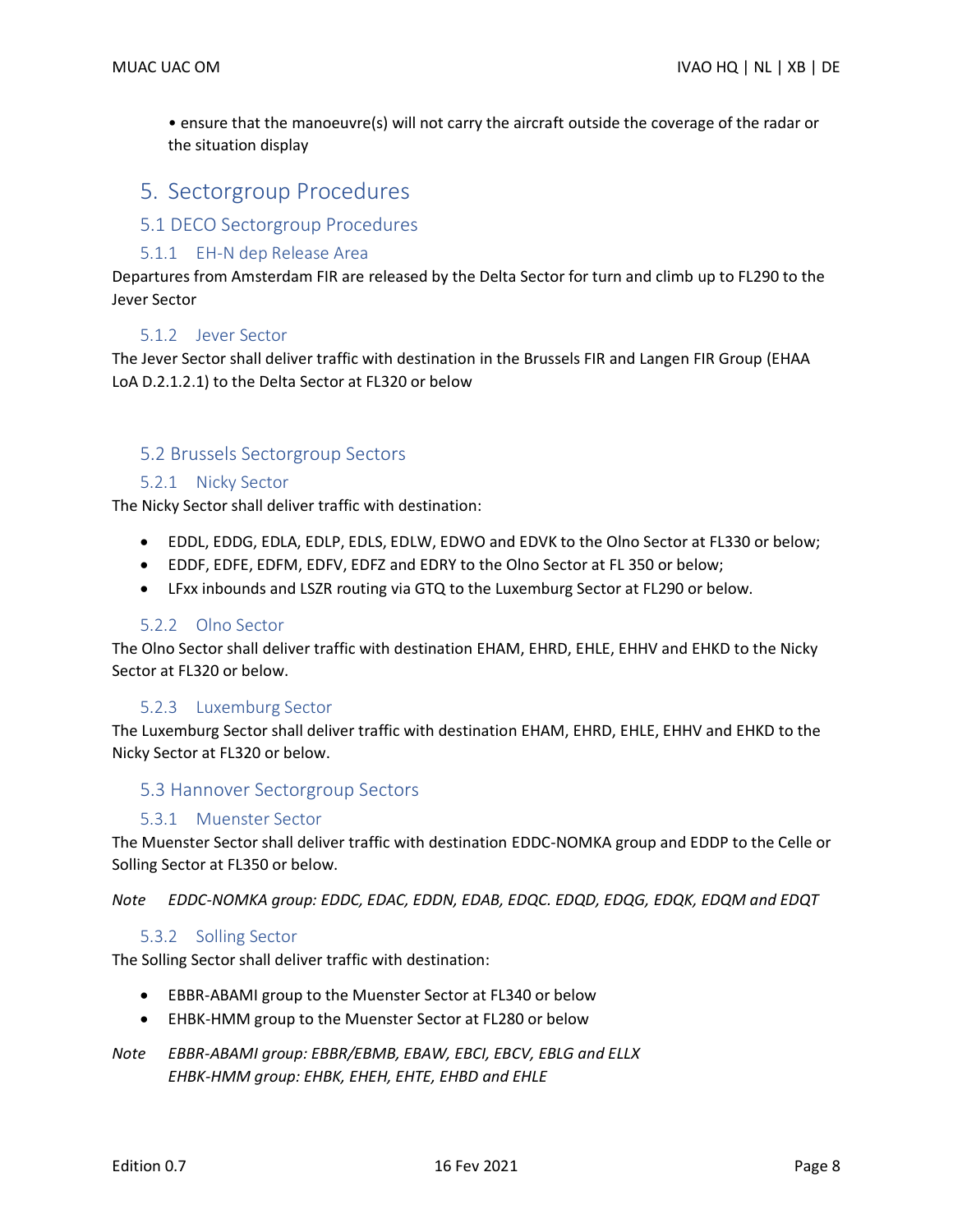## <span id="page-13-0"></span>6. Inter-SectorGroup Procedures

**NB:** In the absence of the upper sector, the lower sector is responsible for the upper airspace in accordance with the normal borders of their airspace. Air traffic entering these areas shall be transferred accordingly.

#### <span id="page-13-1"></span>6.1 DECO Sectorgroup – Brussels Sectorgroup

#### 6.1.1 FLAs between Sectorgroups

<span id="page-13-2"></span>Eastbound traffic shall be transferred at an Odd Flight Level, Delta Sector is responsible for separation.

Westbound traffic shall be transferred at an Even Flight Level, Nicky Sector is responsible for separation.

#### 6.1.2 Koksy and Nicky Sector

<span id="page-13-3"></span>The Koksy and Nicky Sectors Sector shall deliver traffic destination:

- Amsterdam FIR and
- EDDL, EDDG, EDDK, EDFQ, EDGS, EDKB, EDLA, EDLE, EDLI, EDLN, EDLP, EDLS, EDLV and EDLW

To the Delta Sector at FL 330 or below.

#### 6.1.3 Koksy Sector

<span id="page-13-4"></span>The Koksy Sector shall transfer departures EBCI to the Delta Sector at or climbing to FL310.

#### 6.1.4 Delta to Nicky Sector

<span id="page-13-5"></span>Traffic is released for turns by not more than 20 degrees by the Delta Sector when passing abeam GISEB

#### 6.1.5 Delta Sector

<span id="page-13-6"></span>The Delta Sector shall deliver traffic destination:

- LFOB, LFOH, LFOI, LFOP, LFOE, LFOK, LFRC, LFRK and LFRG to the Nicky Sector at FL310 or below;
- ELLX, LFSF, EDDR and EDRZ to the Nicky or Olno Sector at FL 330 or below;
- EDFH to the Nicky Sector at FL 330 or below.

#### 6.1.6 EH-S dep Release Area

<span id="page-13-7"></span>Departures from Amsterdam FIR are released by the Delta Sector for turn and climb up to FL290.

#### <span id="page-13-8"></span>6.2 Hannover Sectorgroup – Brussels Sectorgroup

#### 6.2.1 Ruhr Sector

<span id="page-13-9"></span>The Ruhr Sector shall deliver traffic destination EBOS-SOGRI group, LFOB-SOGRI group, LFQQ-SOGRI group and EGMD to the Olno Sector at FL 340 or below.

*Note EBOS-SOGRI group: EBOS, EBKT and EBFN LFOB-SOGRI group: LFOB, LFOH, LFRG, LFOI, LFOP, LFOE, LFOK, LFRC and LFRK LFQQ-SOGRI group: LFQQ, LFAC, LFAT, LFAQ, LFQT, LFQO, LFAV and LFQI*